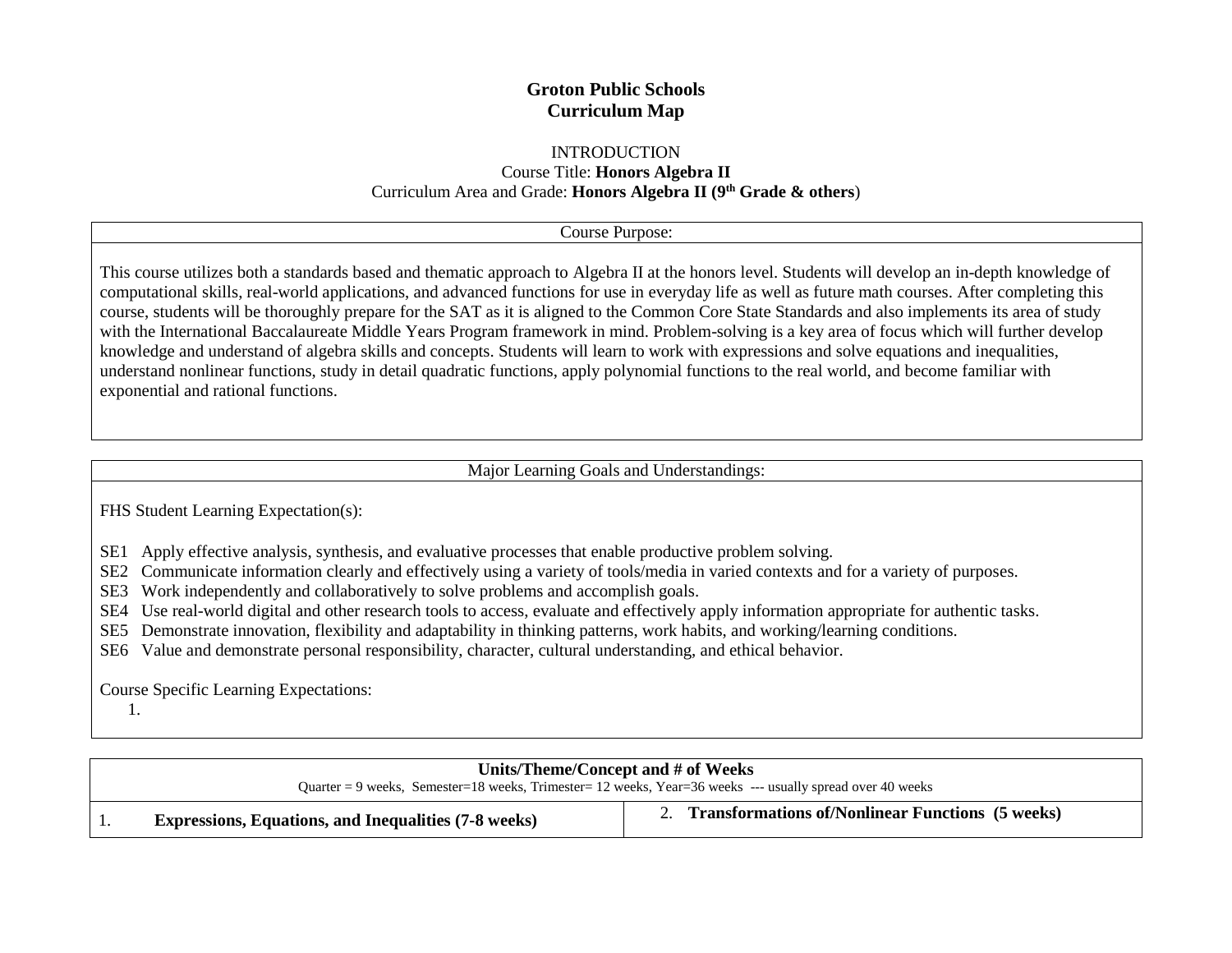| <b>Quadratics (12 weeks)</b> |                                                     | <b>Polynomial Functions (6-8 weeks)</b> |
|------------------------------|-----------------------------------------------------|-----------------------------------------|
|                              | <b>Exponential and Rational Functions (8 weeks)</b> |                                         |

#### **Mappers/Authors: L. Olson**

Date Approved:

| Part 1 – Unit 1: Expressions, Equations, Inequalities |          |                   |                 |  |
|-------------------------------------------------------|----------|-------------------|-----------------|--|
| Grade:                                                | Subject: | <b>Course:</b>    | Length of Unit: |  |
|                                                       | Math     | Honors Algebra II | 7-8 weeks       |  |

|                               | Common Core State Standards (Priority)                                                                                                                                                                                                                                                                                                              |  |  |  |  |
|-------------------------------|-----------------------------------------------------------------------------------------------------------------------------------------------------------------------------------------------------------------------------------------------------------------------------------------------------------------------------------------------------|--|--|--|--|
| CCSS.MATH.CONTENT.HSN.RN.A.1  | Explain how the definition of the meaning of rational exponents follows from extending the properties of integer exponents<br>to those values, allowing for a notation for radicals in terms of rational exponents. For example, we define 51/3 to be the<br>cube root of 5 because we want $(51/3)3 = 5(1/3)3$ to hold, so $(51/3)3$ must equal 5. |  |  |  |  |
| CCSS.MATH.CONTENT.HSN.RN.A.2  | Rewrite expressions involving radicals and rational exponents using the properties of exponents.                                                                                                                                                                                                                                                    |  |  |  |  |
| CCSS.MATH.CONTENT.HSA.CED.A.1 | Create equations and inequalities in one variable and use them to solve problems. Include equations arising from linear and<br>quadratic functions, and simple rational and exponential functions.                                                                                                                                                  |  |  |  |  |
| CCSS.MATH.CONTENT.HSA.CED.A.2 | Create equations in two or more variables to represent relationships between quantities; graph equations on coordinate axes<br>with labels and scales.                                                                                                                                                                                              |  |  |  |  |
| CCSS.MATH.CONTENT.HSA.CED.A.3 | Represent constraints by equations or inequalities, and by systems of equations and/or inequalities, and interpret solutions<br>as viable or nonviable options in a modeling context. For example, represent inequalities describing nutritional and cost<br>constraints on combinations of different foods.                                        |  |  |  |  |
|                               | <b>Supporting Standards</b>                                                                                                                                                                                                                                                                                                                         |  |  |  |  |
| CCSS.MATH.CONTENT.HSA.REI.B.3 | Solve linear equations and inequalities in one variable, including equations with coefficients represented by letters.                                                                                                                                                                                                                              |  |  |  |  |
| CCSS.MATH.CONTENT.HSA.REI.C.6 | Solve systems of linear equations exactly and approximately (e.g., with graphs), focusing on pairs of linear equations in<br>two variables.                                                                                                                                                                                                         |  |  |  |  |
|                               | Graph the solutions to a linear inequality in two variables as a half-plane (excluding the boundary in the case of a strict<br>CCSS.MATH.CONTENT.HSA.REI.D.12 inequality), and graph the solution set to a system of linear inequalities in two variables as the intersection of the<br>corresponding half-planes.                                  |  |  |  |  |
| CCSS.MATH.CONTENT.HSF.BF.A.1  | Write a function that describes a relationship between two quantities.*                                                                                                                                                                                                                                                                             |  |  |  |  |

| <b>Part 2 – Standards</b>                              |                                            |
|--------------------------------------------------------|--------------------------------------------|
| <b>Key (GLE) Content Knowledge and Concepts/Skills</b> | <b>Bloom's Taxonomy Levels</b>             |
|                                                        | Creating, Evaluating, Analyzing, Applying, |
|                                                        | Understanding and Remembering              |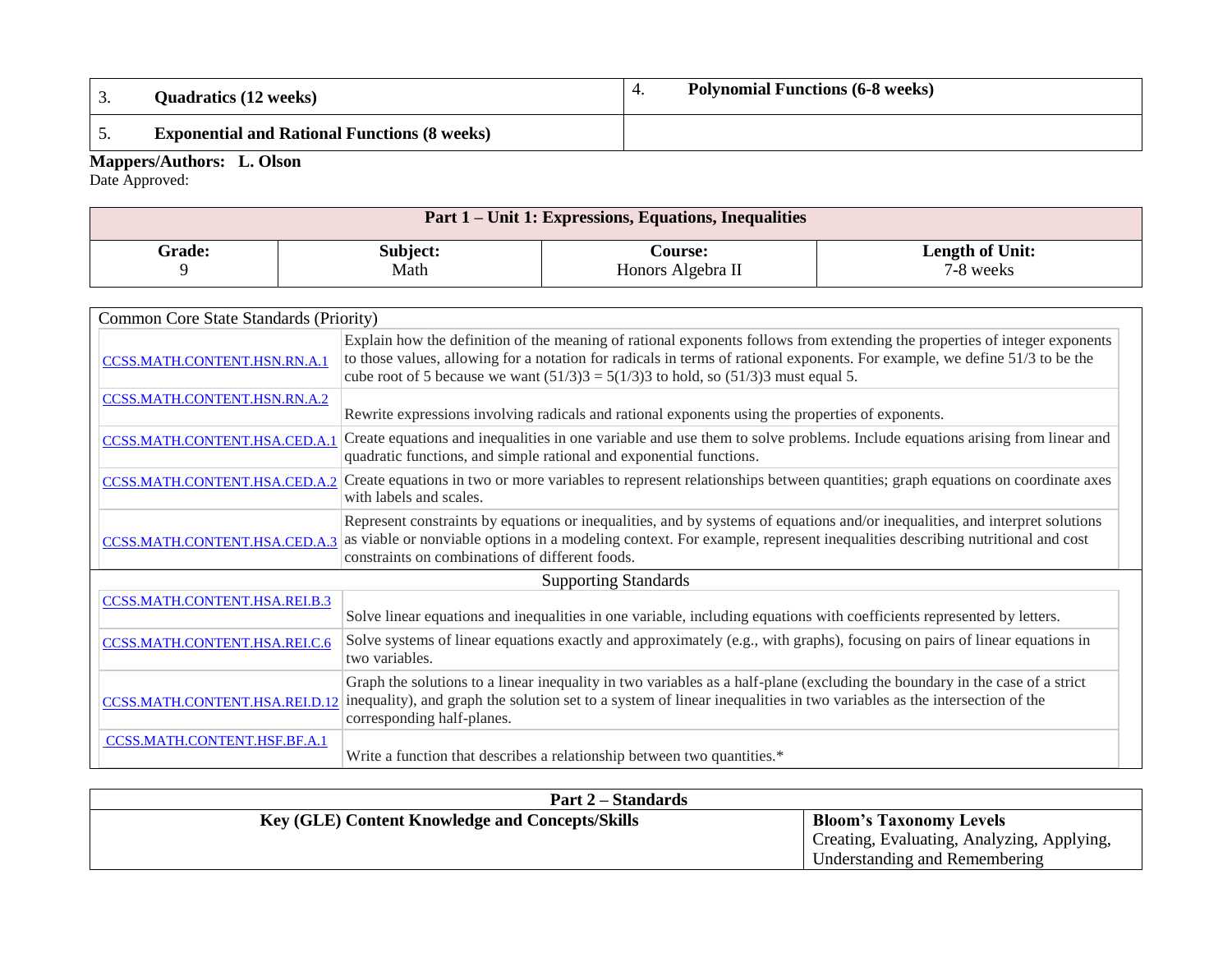| The students will know:                            | The students will be able to:                            | During this unit of study, all levels will be used |
|----------------------------------------------------|----------------------------------------------------------|----------------------------------------------------|
| Finding a solution to an equation always           | Solve multi-step equations, absolute value               | for multiple learning experiences.                 |
| involves the process of undoing                    | equations, and radical equations in one variable.        |                                                    |
| operations.                                        | Solve and graph the solution to multi-step<br>2.         |                                                    |
| Finding a solution to an absolute value<br>2.      | inequalities, absolute value inequalities,               |                                                    |
| equation involves solving for both                 | compound inequalities all in one variable.               |                                                    |
| possible solutions and checking for                | Simplify radical expressions.<br>3.                      |                                                    |
| extraneous solutions.                              | Understand rational exponents and simplify<br>4.         |                                                    |
| Equations may have one solution, no<br>3.          | expressions containing rational exponents.               |                                                    |
| solution, or infinite solutions.                   | Graph linear functions and write the equation of<br>5.   |                                                    |
| Inequalities have a solution set that can be<br>4. | a line given its graph.                                  |                                                    |
| represented with a graph.                          | Calculate the slope of a line given its graph or<br>6.   |                                                    |
| Equations and inequalities can be used to<br>5.    | two points on the line.                                  |                                                    |
| model real-world situations.                       | Determine the equation for a linear function<br>7.       |                                                    |
| Strategies for solving multi-step<br>6.            | when given two points or the slope and a point.          |                                                    |
| equations.                                         | Graph linear equations and inequalities written in<br>8. |                                                    |
| Laws of Exponents.<br>7.                           | slope-intercept form, standard form, and point-          |                                                    |
| There are multiple forms of a linear<br>8.         | slope form.                                              |                                                    |
| equation.                                          | Solve systems of equations using the graphing<br>9.      |                                                    |
| How to solve a system of linear equations<br>9.    | method, the substitution method, and the                 |                                                    |
| graphically and algebraically.                     | elimination method.                                      |                                                    |
| 10. Writing the equation of a linear function      | 10. Model and solve real-world situations using          |                                                    |
| can be done with a variety of information          | linear optimization.                                     |                                                    |
| about the function.                                |                                                          |                                                    |
|                                                    |                                                          |                                                    |
|                                                    |                                                          |                                                    |

### **Big Ideas**

- 1. The solution to an equation is the value that satisfies the equation (makes it true).
- 2. An equation in one variable can have one solution, no solution, or infinite solutions.
- 3. Inverse operations are used to solve for a variable.
- 4. The solution to an inequality is the set of values that make the inequality true.
- 5. There are multiple forms of linear functions based on the information known about the function.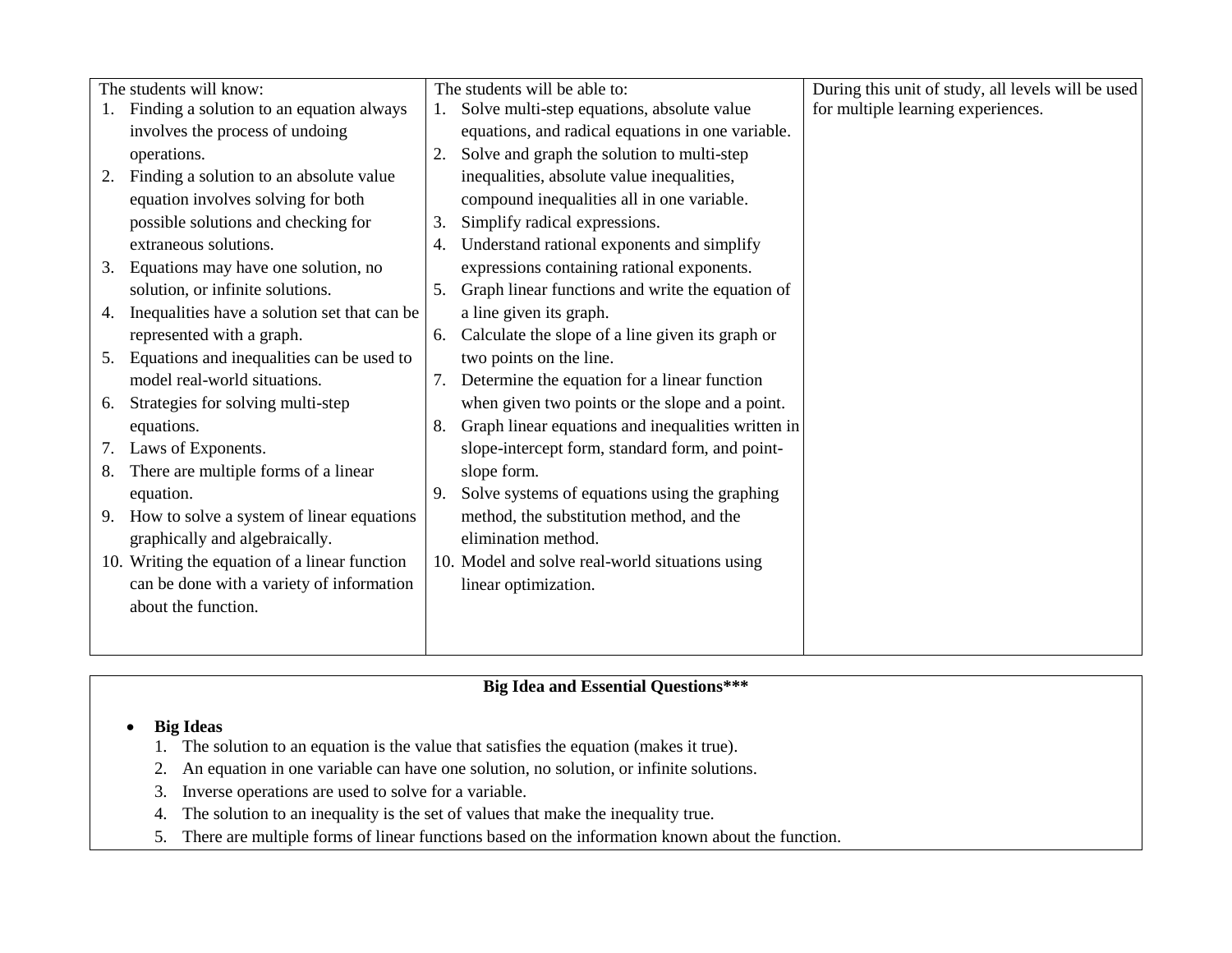- 6. The solution to a system of equations is the ordered pair that makes both equations true.
- **Essential Questions**
	- 1. What are the characteristics of an equation?
	- 2. What does equality mean?
	- 3. How do we determine if a relationship is equivalent?
	- 4. To what extent can equations be used to model all relationships?
	- 5. How can we use linear equations and linear inequalities to solve real world problems?

## **Part 3 – Common Unit Assessments**

- 1. Cab Fares Performance Assessment
- 2. Mid Unit Test
- 3. Farmers Subsidies Task

## **Part 4 – Common/Assured Learning Experiences**

- Students will practice solving a variety of one-variable equations, including multi-step equations, radical equations, and absolute value equations.
- Students will practice modeling a variety of real-world situations by solving word problems.

# **Part 5 – Teacher Notes**

- Students should practice basic algebra skills to ensure endurance when solving more complicated equations.
- Students should practice making decisions and assumptions while solving word problems for the Cab Fares Performance Task to prepare for the Farmers Subsidies Task.

| <b>Part 1 – Unit 2: Transformations of/Nonlinear Functions</b> |          |                   |                        |  |  |
|----------------------------------------------------------------|----------|-------------------|------------------------|--|--|
| <b>Grade:</b>                                                  | Subject: | <b>Course:</b>    | <b>Length of Unit:</b> |  |  |
| Q                                                              | Math     | Honors Algebra II | 5 Weeks                |  |  |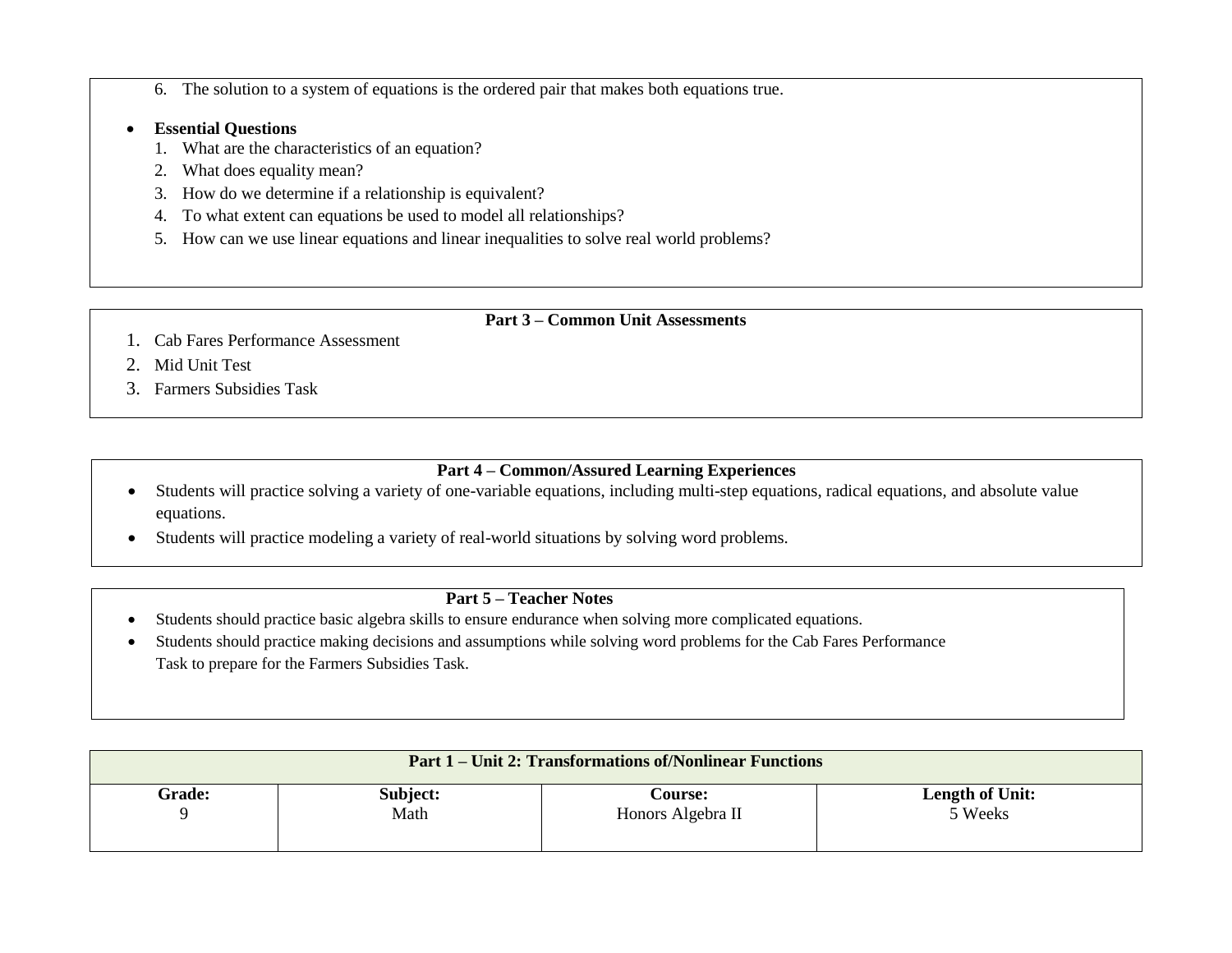| Common Core State Standards         |                                                                                                                                                                                                                                                                                                                                                                                                                |  |  |  |  |
|-------------------------------------|----------------------------------------------------------------------------------------------------------------------------------------------------------------------------------------------------------------------------------------------------------------------------------------------------------------------------------------------------------------------------------------------------------------|--|--|--|--|
| CCSS.MATH.CONTENT.HSA.REI.D.10      | Understand that the graph of an equation in two variables is the set of all its solutions plotted in the coordinate plane, often<br>forming a curve (which could be a line).                                                                                                                                                                                                                                   |  |  |  |  |
| <b>CCSS.MATH.CONTENT.HSF.IF.A.1</b> | Understand that a function from one set (called the domain) to another set (called the range) assigns to each element of the<br>domain exactly one element of the range. If f is a function and x is an element of its domain, then $f(x)$ denotes the output of f<br>corresponding to the input x. The graph of f is the graph of the equation $y = f(x)$ .                                                   |  |  |  |  |
| <b>CCSS.MATH.CONTENT.HSF.IF.A.2</b> | Use function notation, evaluate functions for inputs in their domains, and interpret statements that use function notation in<br>terms of a context.                                                                                                                                                                                                                                                           |  |  |  |  |
| CCSS.MATH.CONTENT.HSF.IF.B.4        | Use function notation, evaluate functions for inputs in their domains, and interpret statements that use function notation in<br>terms of a context.                                                                                                                                                                                                                                                           |  |  |  |  |
| CCSS.MATH.CONTENT.HSF.IF.C.7        | Graph functions expressed symbolically and show key features of the graph, by hand in simple cases and using technology<br>for more complicated cases.*                                                                                                                                                                                                                                                        |  |  |  |  |
| CCSS.MATH.CONTENT.HSF.IF.C.7.B      | Graph square root, cube root, and piecewise-defined functions, including step functions and absolute value functions.                                                                                                                                                                                                                                                                                          |  |  |  |  |
| <b>Supporting Standards</b>         |                                                                                                                                                                                                                                                                                                                                                                                                                |  |  |  |  |
| CCSS.MATH.CONTENT.HSF.BF.B.3        | Identify the effect on the graph of replacing $f(x)$ by $f(x) + k$ , $k f(x)$ , $f(kx)$ , and $f(x + k)$ for specific values of k (both positive<br>and negative); find the value of k given the graphs. Experiment with cases and illustrate an explanation of the effects on the<br>graph using technology. Include recognizing even and odd functions from their graphs and algebraic expressions for them. |  |  |  |  |
| CCSS.MATH.CONTENT.HSS.ID.B.6.A      | Fit a function to the data; use functions fitted to data to solve problems in the context of the data. Use given functions or<br>choose a function suggested by the context. Emphasize linear, quadratic, and exponential models.                                                                                                                                                                              |  |  |  |  |
| CCSS.MATH.CONTENT.HSF.IF.C.7.B      | Fit a function to the data; use functions fitted to data to solve problems in the context of the data. Use given functions or<br>choose a function suggested by the context. Emphasize linear, quadratic, and exponential models.                                                                                                                                                                              |  |  |  |  |
| CCSS.MATH.CONTENT.HSS.ID.B.6.A      | Fit a function to the data; use functions fitted to data to solve problems in the context of the data. Use given functions or<br>choose a function suggested by the context. Emphasize linear, quadratic, and exponential models.                                                                                                                                                                              |  |  |  |  |

| <b>Part 2 – Standards</b>                                |                                                   |                                               |  |  |
|----------------------------------------------------------|---------------------------------------------------|-----------------------------------------------|--|--|
| Key (GLE) Content Knowledge and Concepts/Skills          |                                                   | <b>Bloom's Taxonomy Levels</b>                |  |  |
|                                                          |                                                   | Creating, Evaluating, Analyzing, Applying,    |  |  |
|                                                          |                                                   | Understanding and Remembering                 |  |  |
| The students will be able to:<br>The students will know: |                                                   | During this unit of study, all levels will be |  |  |
| A function is a relation in which                        | Represent relations and functions using ordered   | used for multiple learning experiences.       |  |  |
| each input has exactly one output.                       | pairs, tables, mapping diagrams, and graphs.      |                                               |  |  |
| What it means for a function to be.                      | 2. Identify the domain and range of a given       |                                               |  |  |
| one-to-one, onto, or both.                               | relation or function.                             |                                               |  |  |
| Graphs, tables, and equations for the                    | 3. Apply transformations (vertical and horizontal |                                               |  |  |
| 8 main parent functions and their                        | shift, scalar multiple) to parent functions       |                                               |  |  |
| transformations.                                         |                                                   |                                               |  |  |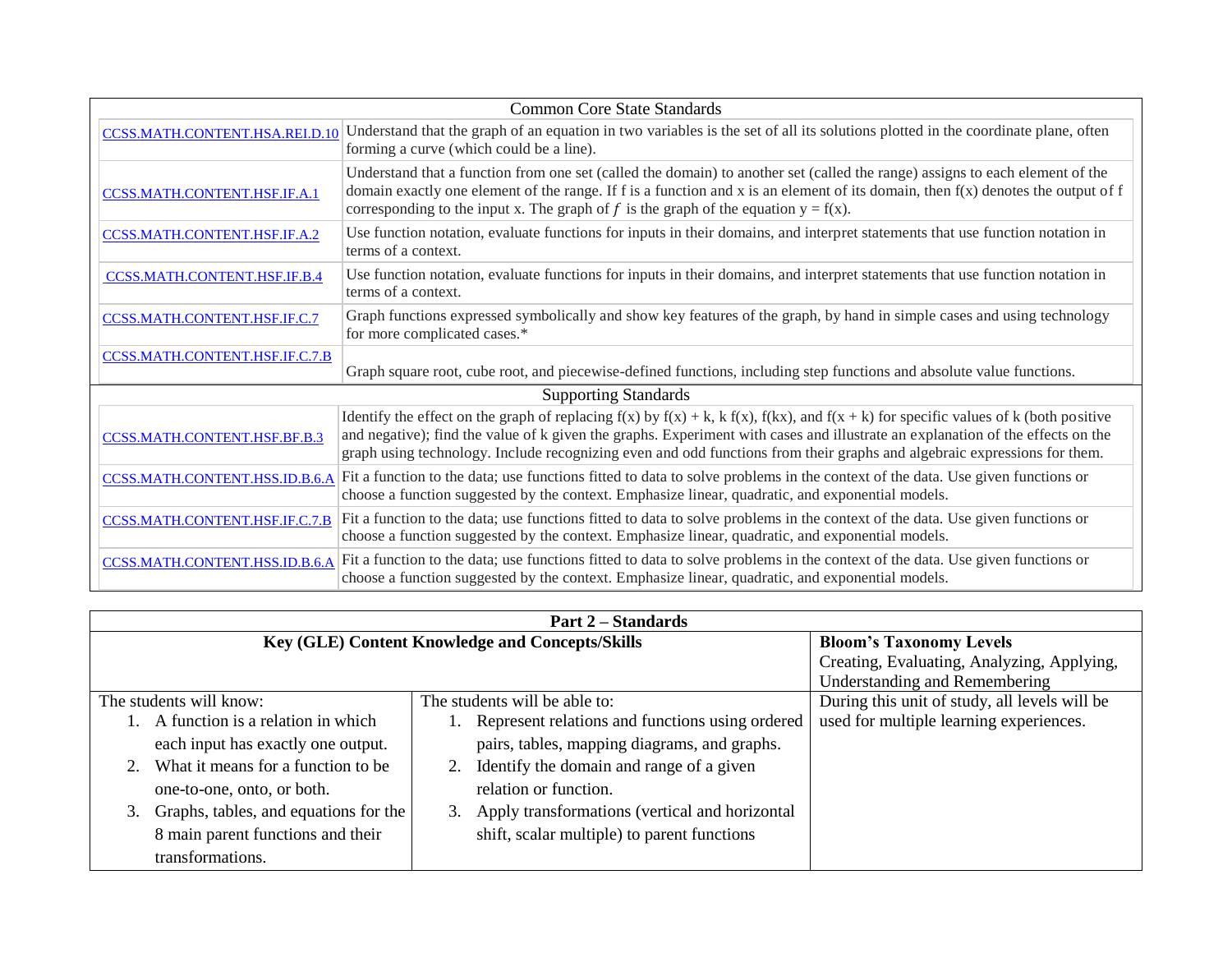| 4. A line of best fit can be used to   |    | (linear, quadratic, cubic, absolute value, and    |  |
|----------------------------------------|----|---------------------------------------------------|--|
| make predictions for a scatter plot if |    | square root) using graphs, tables, and equations. |  |
| there is a correlation between two     | 4. | Interpret scatter plots and find the line of best |  |
| variables.                             |    | fit using the calculator and by hand.             |  |
| 5. Piecewise functions can be used to  | 5. | Identify and interpret piecewise functions.       |  |
| model data in which more than one      |    |                                                   |  |
| function would be appropriate,         |    |                                                   |  |
| based on the domain.                   |    |                                                   |  |
|                                        |    |                                                   |  |
|                                        |    |                                                   |  |
|                                        |    |                                                   |  |

#### **Big Ideas**

- 1. A function is a type of relation in which each input has exactly one output.
- 2. A function can be defined as one to one, onto, or both.
- 3. Functions can be comprised of a series of transformations applied to a parent function.
- 4. Interpreting the line of best fit by hand or with a calculator enables generalizations about the trend of the data to be made.

### **Essential Questions**

- 1. What are the characteristic of the different families of functions?
- 2. How can generalizations about functions enable you to accurately model real-world situations?
- 3. To what extent might form enable you to represent patterns?
- 4. Do scale, duration, frequency, and variability enable us to identify and understand a pattern?

# **Part 3 – Common Unit Assessments**

1. Unit 2 Test

## **Part 4 – Common/Assured Learning Experiences**

- 1. Students will create their own examples and non-examples of functions and explain how they know if a relation is a function.
- 2. Students will identify parent functions by analyzing their graphs, tables, and equations.
- 3. Students will create their own scatter plots and determine the line of best fit by hand and on their calculator.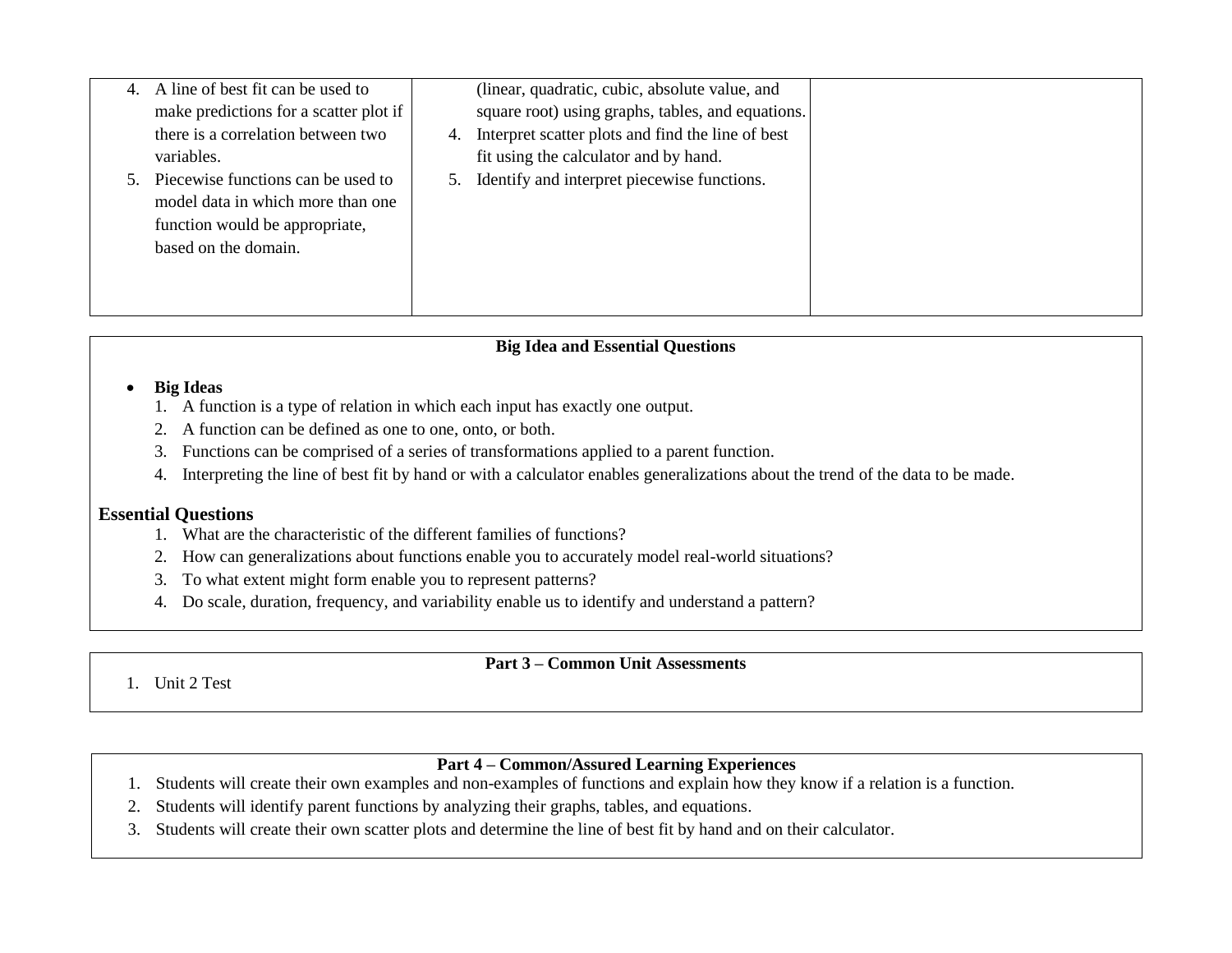# **Part 5 – Teacher Notes**

- Students should practice graphing and writing equations for parent functions and their transformations extensively prior to the Unit 2 Test.
- Students should practice creating and interpreting scatter plots both by hand and using the calculator prior to the Unit 2 Test.

| <b>Part 1 – Unit 3: Quadratic Functions</b> |          |                   |                        |  |  |
|---------------------------------------------|----------|-------------------|------------------------|--|--|
| <b>Grade:</b>                               | Subject: | <b>Course:</b>    | <b>Length of Unit:</b> |  |  |
| ч                                           | Math     | Honors Algebra II | 12 Weeks               |  |  |

| <b>Common Core State Standards</b>  |                                                                                                                                                                                                                     |  |  |  |
|-------------------------------------|---------------------------------------------------------------------------------------------------------------------------------------------------------------------------------------------------------------------|--|--|--|
| CCSS.MATH.CONTENT.HSN.O.A.2         | Define appropriate quantities for the purpose of descriptive modeling.                                                                                                                                              |  |  |  |
| <b>CCSS.MATH.CONTENT.HSN.CN.A.1</b> | Know there is a complex number i such that $i2 = -1$ , and every complex number has the form $a + bi$ with a and b real.                                                                                            |  |  |  |
| CCSS.MATH.CONTENT.HSN.CN.A.2        | Use the relation $i2 = -1$ and the commutative, associative, and distributive properties to add, subtract, and multiply<br>complex numbers.                                                                         |  |  |  |
| CCSS.MATH.CONTENT.HSN.CN.A.3        | (+) Find the conjugate of a complex number; use conjugates to find moduli and quotients of complex numbers.                                                                                                         |  |  |  |
| CCSS.MATH.CONTENT.HSN.CN.C.7        | Solve quadratic equations with real coefficients that have complex solutions.                                                                                                                                       |  |  |  |
| CCSS.MATH.CONTENT.HSA.SSE.A.2       | Use the structure of an expression to identify ways to rewrite it. For example, see $x4 - y4$ as $(x2)2 - (y2)2$ , thus<br>recognizing it as a difference of squares that can be factored as $(x2 - y2)(x2 + y2)$ . |  |  |  |
| CCSS.MATH.CONTENT.HSA.SSE.B.3       | Choose and produce an equivalent form of an expression to reveal and explain properties of the quantity represented by<br>the expression.*                                                                          |  |  |  |
| CCSS.MATH.CONTENT.HSA.SSE.B.3.A     | Factor a quadratic expression to reveal the zeros of the function it defines.                                                                                                                                       |  |  |  |
| CCSS.MATH.CONTENT.HSA.REI.B.4       | Solve quadratic equations in one variable.                                                                                                                                                                          |  |  |  |
| <b>Supporting Standards</b>         |                                                                                                                                                                                                                     |  |  |  |
| CCSS.MATH.CONTENT.HSA.REI.B.4.A     | Use the method of completing the square to transform any quadratic equation in x into an equation of the form $(x - p)2 = q$<br>that has the same solutions. Derive the quadratic formula from this form.           |  |  |  |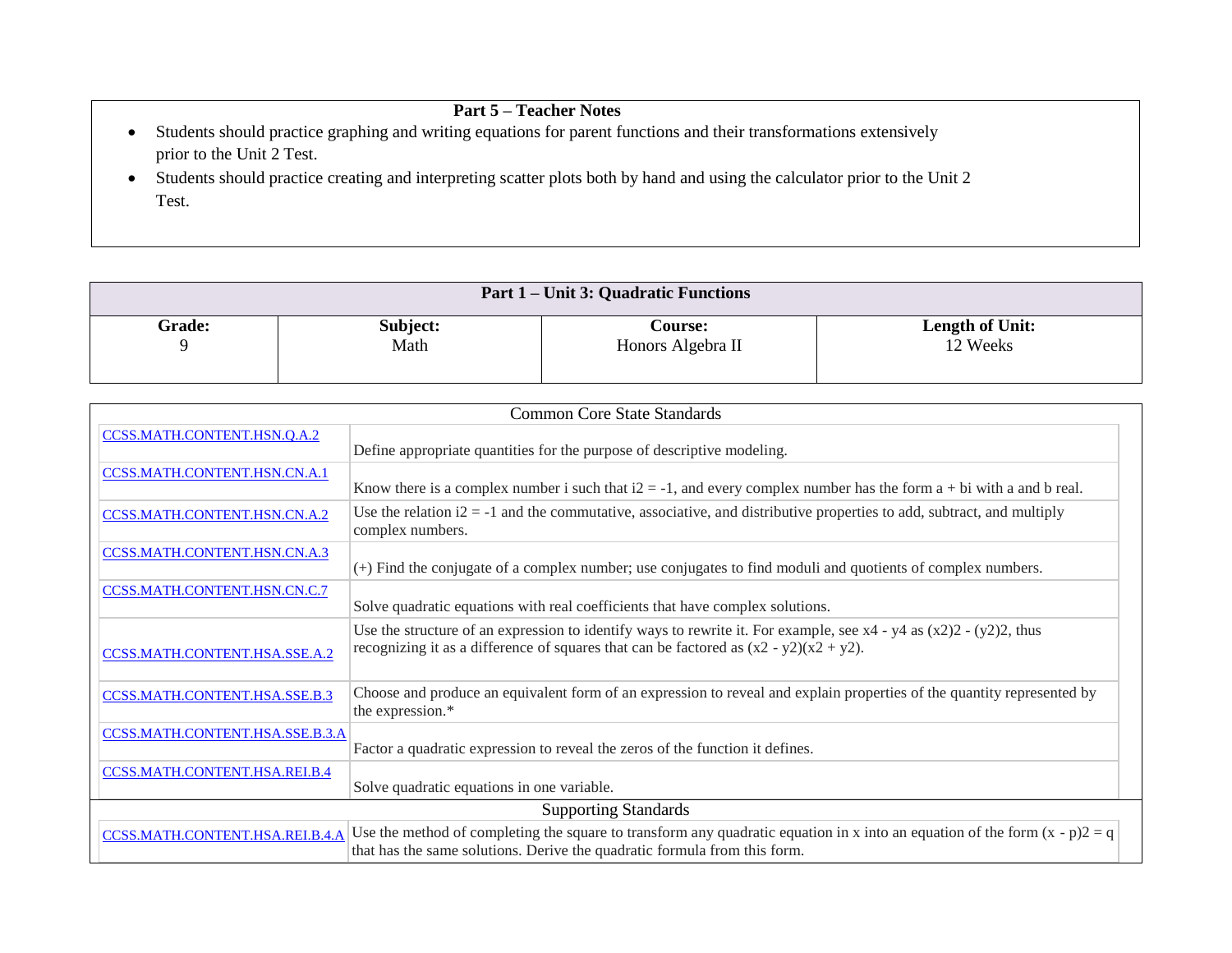| CCSS.MATH.CONTENT.HSA.REI.B.4.B | Solve quadratic equations by inspection (e.g., for $x^2 = 49$ ), taking square roots, completing the square, the quadratic<br>formula and factoring, as appropriate to the initial form of the equation. Recognize when the quadratic formula gives<br>complex solutions and write them as $a \pm bi$ for real numbers a and b. |
|---------------------------------|---------------------------------------------------------------------------------------------------------------------------------------------------------------------------------------------------------------------------------------------------------------------------------------------------------------------------------|
| CCSS.MATH.CONTENT.HSA.REI.C.7   | Solve a simple system consisting of a linear equation and a quadratic equation in two variables algebraically and<br>graphically. For example, find the points of intersection between the line $y = -3x$ and the circle $x^2 + y^2 = 3$ .                                                                                      |
| CCSS.MATH.CONTENT.HSF.IF.C.7.A  | Graph linear and quadratic functions and show intercepts, maxima, and minima.                                                                                                                                                                                                                                                   |
| CCSS.MATH.CONTENT.HSF.IF.C.8    | Write a function defined by an expression in different but equivalent forms to reveal and explain different properties of<br>the function.                                                                                                                                                                                      |

| <b>Part 2 – Standards</b>                   |                                                        |                                               |
|---------------------------------------------|--------------------------------------------------------|-----------------------------------------------|
|                                             | <b>Key (GLE) Content Knowledge and Concepts/Skills</b> | <b>Bloom's Taxonomy Levels</b>                |
|                                             |                                                        | Creating, Evaluating, Analyzing, Applying,    |
|                                             |                                                        | <b>Understanding and Remembering</b>          |
| The students will know:                     | The students will be able to:                          | During this unit of study, all levels will be |
| 1. A quadratic function is a function in    | Identify quadratic functions using graphs,             | used for multiple learning experiences.       |
| which there is a constant second            | tables, and equations                                  |                                               |
| difference.                                 | Solve quadratic functions by graphing,                 |                                               |
| Quadratic functions can be written in<br>2. | factoring, completing the square, and using the        |                                               |
| standard form or vertex form                | quadratic formula.                                     |                                               |
| information provided.                       | Solve real world applications using quadratic<br>3.    |                                               |
| The graph of a quadratic function<br>3.     | functions.                                             |                                               |
| forms a u-shape called a parabola.          | Understand complex numbers and simplify<br>4.          |                                               |
| Nonreal solutions of a quadratic<br>4.      | expressions with complex numbers.                      |                                               |
| function are called complex roots.          | Solve quadratic functions using the quadratic<br>5.    |                                               |
| Identifying the most efficient method<br>5. | formula with complex roots.                            |                                               |
| to solve a quadratic function depends       | Transform quadratic functions from standard<br>6.      |                                               |
| on the function given.                      | form to vertex form.                                   |                                               |
| Quadratic function inequalities and<br>6.   | Solve quadratic inequalities graphically and<br>7.     |                                               |
| quadratic-linear systems have a             | algebraically.                                         |                                               |
| solution set that can be shown              | Solve quadratic-linear systems graphically and<br>8.   |                                               |
| graphically and algebraically.              | algebraically.                                         |                                               |
| Quadratic functions can be used to<br>7.    |                                                        |                                               |
| model real-world situations.                |                                                        |                                               |
|                                             |                                                        |                                               |
|                                             |                                                        |                                               |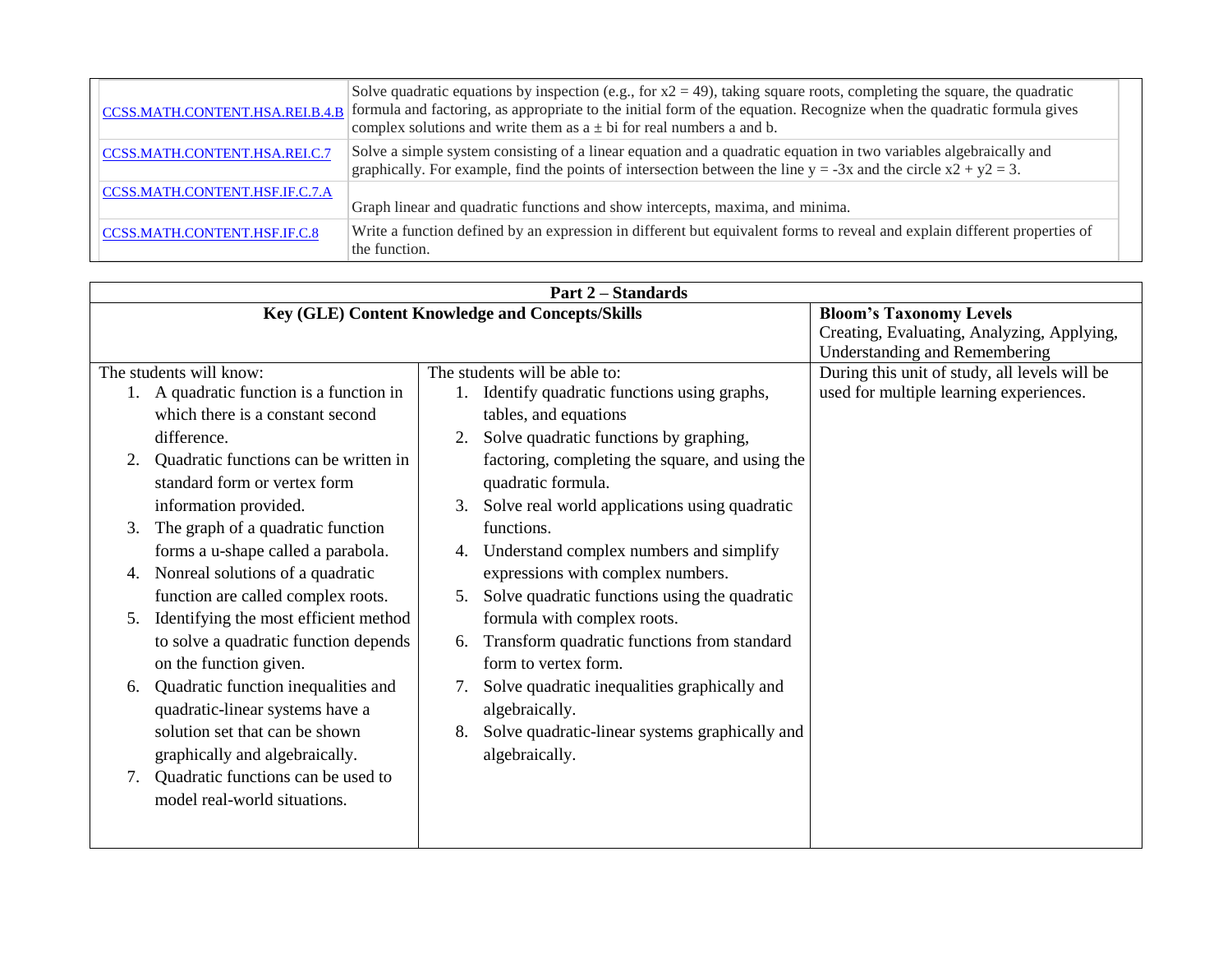#### **Big Ideas**

- 1. A quadratic function is a function that has a constant second difference ; a quadratic function forms a u-shape called a parabola.
- 2. Quadratic functions can be written in multiple forms and solved using multiple methods.
- 3. Quadratic functions can have two real solutions, one real solution, or two complex solutions.
- 4. Quadratic functions can be used to model real-world situations.

### **Essential Questions**

- 1. What are the characteristics of a quadratic function?
- 2. What are the minimum requirements needed in order to model a parabolic object with an algebraic equation?
- 3. How can you represent a quadratic relationship?
- 4. Which representation of a quadratic do you find most useful?
- 5. Are real life problems more easily solved when a model is available?
	- **Part 3 – Common Unit Assessments**

- 1. Angry Birds Performance Task
- 2. Cirque du Soleil Performance Task
- 3. Unit 3 Test

## **Part 4 – Common/Assured Learning Experiences**

- 1. Students will practice graphing quadratic functions in both forms.
- 2. Students will practice solving quadratic functions using all methods.
- 3. Students will practice transforming quadratic functions between forms.
- 4. Students will practice modeling real-world situations by solving word problems.
- 5. Students will become familiarized with complex numbers.

**Part 5 – Teacher Notes**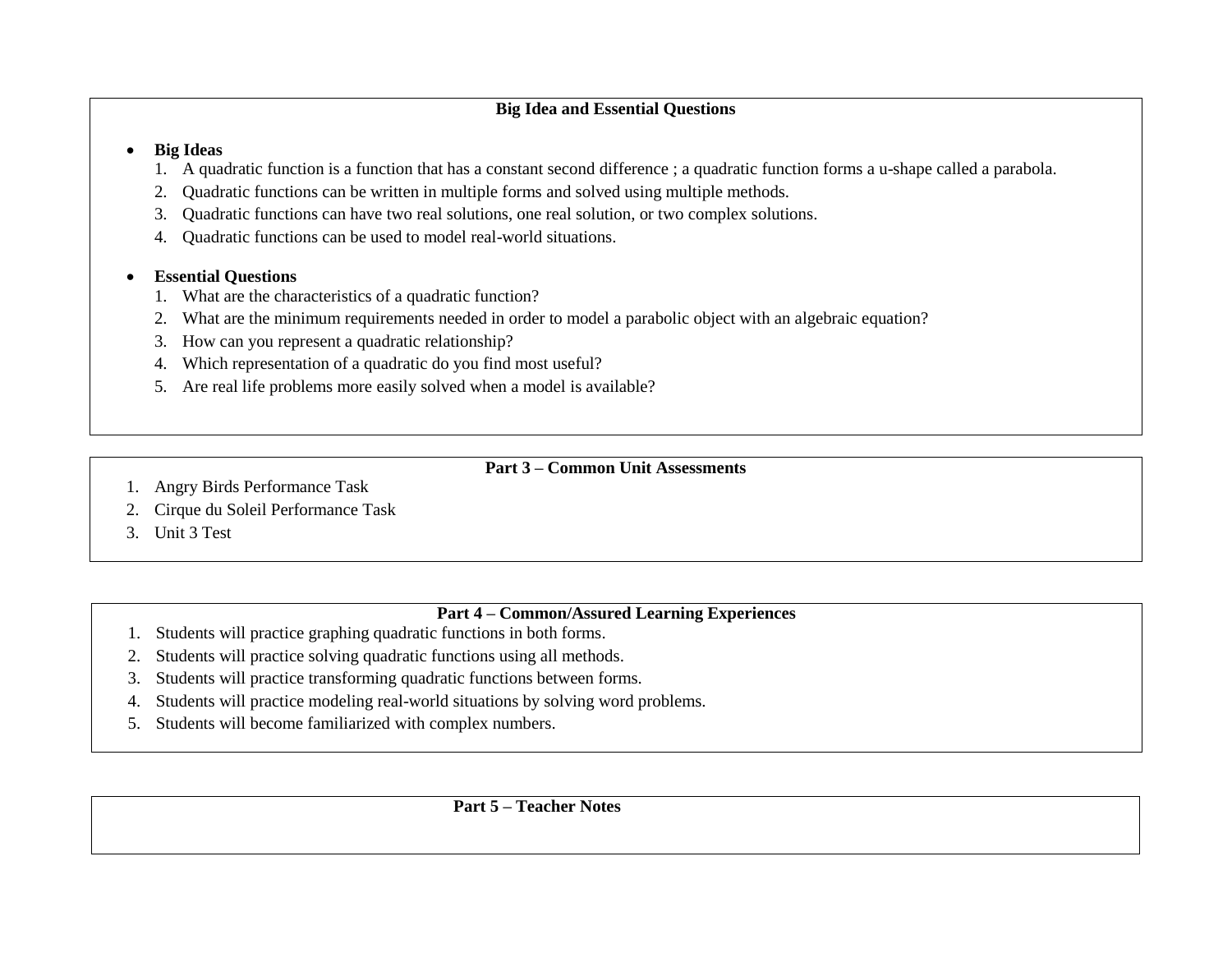Students should practice graphing quadratic functions and identifying relevant information from a word problem for the Cirque du Soleil Performance Task and Angry Birds Performance Task.

| <b>Part 1 – Unit 4: Polynomial Functions</b> |          |                   |                 |
|----------------------------------------------|----------|-------------------|-----------------|
| <b>Grade:</b>                                | Subject: | <b>Course:</b>    | Length of Unit: |
|                                              | Math     | Honors Algebra II | 6-8 Weeks       |

| Common Core State Standards          |                                                                                                                                                                                                                                                                                                                                                                                                                                        |
|--------------------------------------|----------------------------------------------------------------------------------------------------------------------------------------------------------------------------------------------------------------------------------------------------------------------------------------------------------------------------------------------------------------------------------------------------------------------------------------|
|                                      | Represent                                                                                                                                                                                                                                                                                                                                                                                                                              |
| CCSS.MATH.CONTENT.HSA.SSE.A.1.A      |                                                                                                                                                                                                                                                                                                                                                                                                                                        |
|                                      | Interpret parts of an expression, such as terms, factors, and coefficients.                                                                                                                                                                                                                                                                                                                                                            |
| CCSS.MATH.CONTENT.HSA.APR.B.2        | Know and apply the Remainder Theorem: For a polynomial $p(x)$ and a number a, the remainder on division by x - a is $p(a)$ ,<br>so $p(a) = 0$ if and only if $(x - a)$ is a factor of $p(x)$ .                                                                                                                                                                                                                                         |
| CCSS.MATH.CONTENT.HSA.APR.B.3        | Identify zeros of polynomials when suitable factorizations are available, and use the zeros to construct a rough<br>graph of the function defined by the polynomial.                                                                                                                                                                                                                                                                   |
| <b>CCSS.MATH.CONTENT.HSA.APR.D.6</b> | Rewrite simple rational expressions in different forms; write $a(x)/b(x)$ in the form $q(x) + r(x)/b(x)$ , where $a(x)$ , $b(x)$ ,<br>$q(x)$ , and r(x) are polynomials with the degree of r(x) less than the degree of $b(x)$ , using inspection, long division,<br>or, for the more complicated examples, a computer algebra system.                                                                                                 |
| <b>CCSS.MATH.CONTENT.HSF.IF.B.4</b>  | For a function that models a relationship between two quantities, interpret key features of graphs and tables in<br>terms of the quantities, and sketch graphs showing key features given a verbal description of the relationship.<br>Key features include: intercepts; intervals where the function is increasing, decreasing, positive, or negative;<br>relative maximums and minimums; symmetries; end behavior; and periodicity.* |
| CCSS.MATH.CONTENT.HSF.IF.C.7         | Graph functions expressed symbolically and show key features of the graph, by hand in simple cases and using technology<br>for more complicated cases.*                                                                                                                                                                                                                                                                                |
| CCSS.MATH.CONTENT.HSF.IF.C.7.C       | Graph polynomial functions, identifying zeros when suitable factorizations are available, and showing end behavior.                                                                                                                                                                                                                                                                                                                    |

|                         | <b>Part 2 – Standards</b>                              |                                               |
|-------------------------|--------------------------------------------------------|-----------------------------------------------|
|                         | <b>Key (GLE) Content Knowledge and Concepts/Skills</b> | <b>Bloom's Taxonomy Levels</b>                |
|                         |                                                        | Creating, Evaluating, Analyzing, Applying,    |
|                         |                                                        | Understanding and Remembering                 |
| The students will know: | The students will be able to:                          | During this unit of study, all levels will be |
|                         | Add, subtract, and multiply polynomials.               | used for multiple learning experiences.       |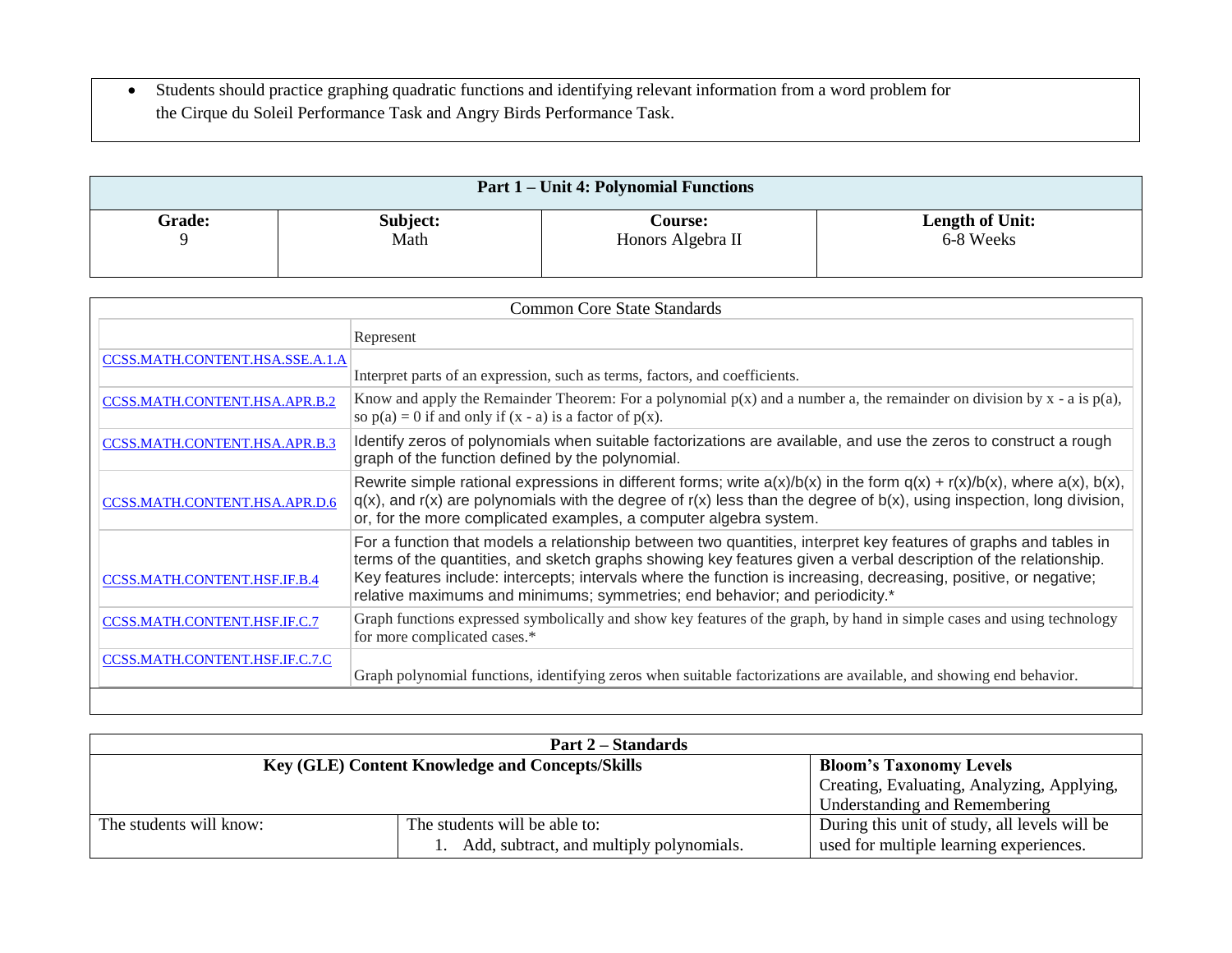|    | Polynomial functions can be        | 2. | Divide polynomials using long division and        |
|----|------------------------------------|----|---------------------------------------------------|
|    | added, subtracted, multiplied, and |    | synthetic division.                               |
|    | divided.                           | 3. | Analyze the graphs and tables of polynomial       |
| 2. | Long division and synthetic        |    | functions.                                        |
|    | division can be used to divide     | 4. | Factor polynomial functions and solve a           |
|    | polynomials.                       |    | polynomial function by factoring.                 |
| 3. | Graphs, tables, and equations of   | 5. | Apply the Remainder and Factor Theorem to         |
|    | polynomial functions each provide  |    | determine if a value is a root.                   |
|    | important characteristics of       | 6. | Determine the number of roots a polynomial        |
|    | polynomial functions, such as      |    | function has using Descartes Rule of Signs.       |
|    | roots, turning points, and end     | 7. | Use the Rational Root Theorem to identify         |
|    | behavior.                          |    | possible roots of a polynomial function and solve |
| 4. | Solving a polynomial function      |    | polynomial functions completely.                  |
|    | completely means identifying all   |    |                                                   |
|    | of the roots (x-intercepts) of the |    |                                                   |
|    | function.                          |    |                                                   |
|    |                                    |    |                                                   |
|    |                                    |    |                                                   |
|    |                                    |    |                                                   |
|    |                                    |    |                                                   |
|    |                                    |    |                                                   |
|    |                                    |    |                                                   |

## **Big Ideas**

- 1. Much like solving a quadratic function, solving a polynomial function means finding the roots of the function, either graphically or algebraically.
- 2. The degree and leading coefficient of a polynomial function is useful in identifying the shape and direction of the graph.
- 3. Mathematicians are able to use multiple theorems together to solve complex problems.
- 4. Polynomial functions can represent real world situations.

### **Essential Questions**

- 1. What are the characteristics of a polynomial function?
- 2. Why is it important to study polynomial functions?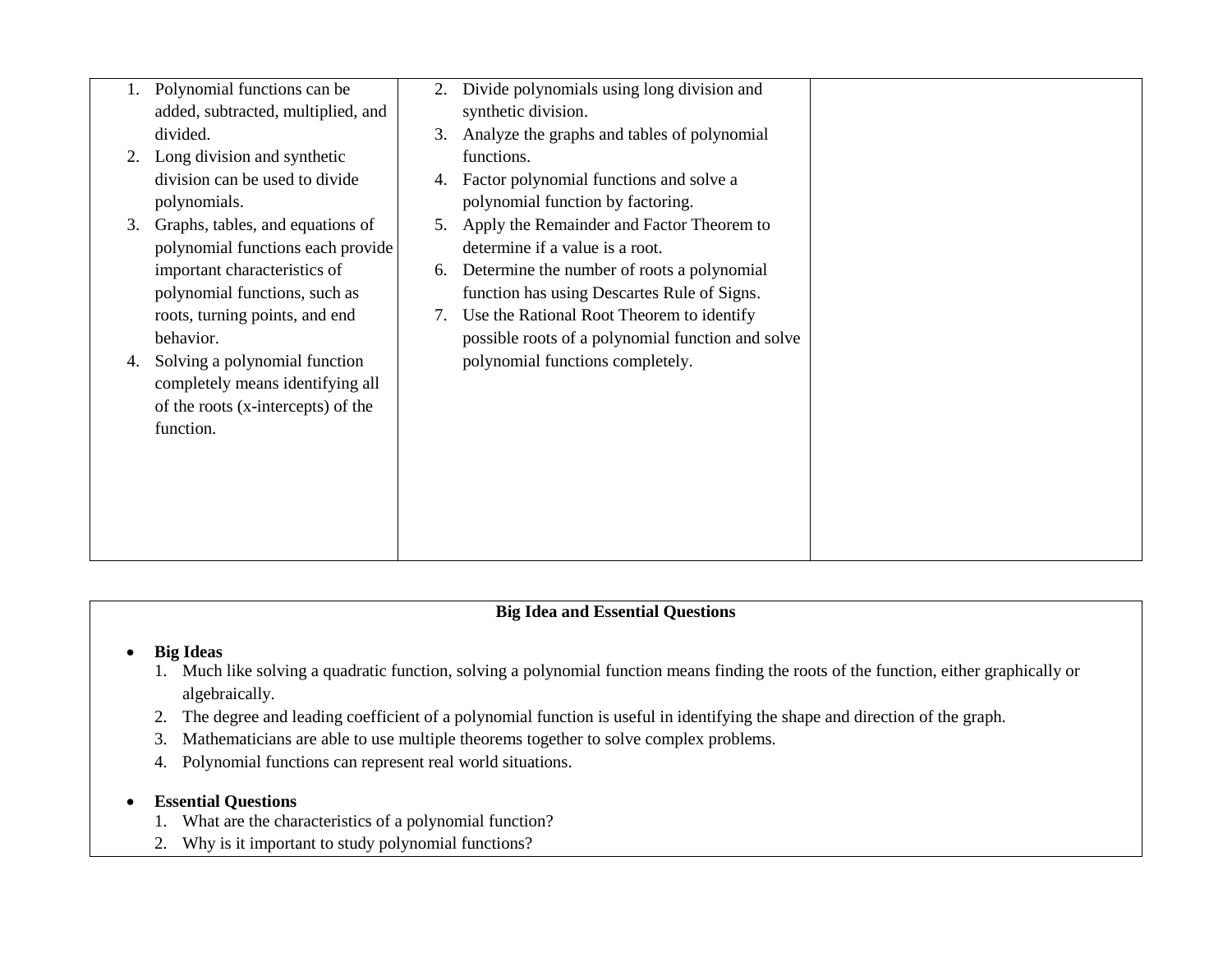3. Can the nature of roots be helpful in solving higher degree polynomial functions?

### **Part 3 – Common Unit Assessments**

1. Roller Coaster Project

# **Part 4 – Common/Assured Learning Experiences**

- 1. Students will add, subtract, multiple, and divide polynomials
- 2. Students will factor and solve polynomials
- 3. Students will learn and understand theorems about polynomials

### **Part 5 – Teacher Notes**

Confidence and mastery in skills from previous units are essential for success with polynomials

 Students should practice creating polynomials when given specific restraints before completing the Roller Coaster Project

| <b>Part 1 – Unit 5: Exponential and Rational Functions</b> |          |                   |                        |
|------------------------------------------------------------|----------|-------------------|------------------------|
| <b>Grade:</b>                                              | Subject: | <b>Course:</b>    | <b>Length of Unit:</b> |
|                                                            | Math     | Honors Algebra II | 8 Weeks                |

| <b>Common Core State Standards</b> |                                                                                                                                                         |  |
|------------------------------------|---------------------------------------------------------------------------------------------------------------------------------------------------------|--|
| CCSS.MATH.CONTENT.HSA.REI.A.2      | Solve simple rational and radical equations in one variable, and give examples showing how extraneous solutions may arise.                              |  |
| CCSS.MATH.CONTENT.HSF.IF.C.7       | Graph functions expressed symbolically and show key features of the graph, by hand in simple cases and using technology for<br>more complicated cases.* |  |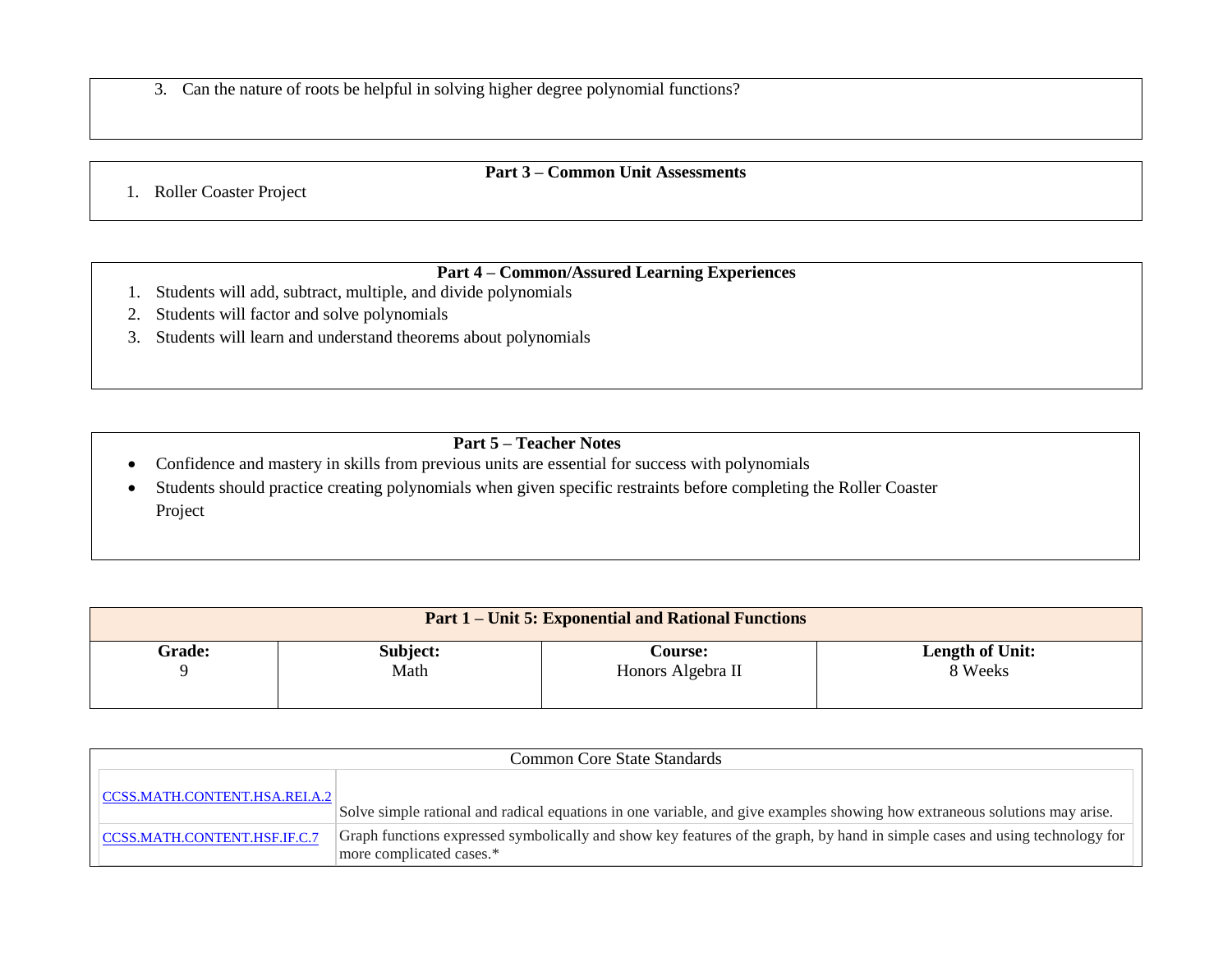| CCSS.MATH.CONTENT.HSF.IF.C.7.D      | $(+)$ Graph rational functions, identifying zeros and asymptotes when suitable factorizations are available, and showing end<br>behavior.                                                                                                                                                            |  |
|-------------------------------------|------------------------------------------------------------------------------------------------------------------------------------------------------------------------------------------------------------------------------------------------------------------------------------------------------|--|
| CCSS.MATH.CONTENT.HSF.IF.C.8.B      | Use the properties of exponents to interpret expressions for exponential functions. For example, identify percent rate of change<br>in functions such as $y = (1.02)^t$ , $y = (0.97)^t$ , $y = (1.01)12^t$ , $y = (1.2)^{t/10}$ , and classify them as representing exponential growth<br>or decay. |  |
| <b>CCSS.MATH.CONTENT.HSF.BF.B.4</b> | Find inverse functions.                                                                                                                                                                                                                                                                              |  |
|                                     | <b>Supporting Standards</b>                                                                                                                                                                                                                                                                          |  |
| CCSS.MATH.CONTENT.HSF.BF.B.4.A      | Solve an equation of the form $f(x) = c$ for a simple function f that has an inverse and write an expression for the inverse. For<br>example, $f(x) = 2 x3$ or $f(x) = (x+1)/(x-1)$ for $x \ne 1$ .                                                                                                  |  |
| CCSS.MATH.CONTENT.HSF.BF.B.4.B      | $(+)$ Verify by composition that one function is the inverse of another.                                                                                                                                                                                                                             |  |
| CCSS.MATH.CONTENT.HSF.LE.B.5        | Interpret the parameters in a linear or exponential function in terms of a context.                                                                                                                                                                                                                  |  |

|                                    | <b>Part 2-Standards</b>                                  |                                               |
|------------------------------------|----------------------------------------------------------|-----------------------------------------------|
|                                    | Key (GLE) Content Knowledge and Concepts/Skills          | <b>Bloom's Taxonomy Levels</b>                |
|                                    |                                                          | Creating, Evaluating, Analyzing, Applying,    |
|                                    |                                                          | <b>Understanding and Remembering</b>          |
| The students will know:            | The students will be able to:                            | During this unit of study, all levels will be |
| Inverse functions are functions in | Perform operations with functions.                       | used for multiple learning experiences.       |
| which $f(a) = b$ and $f^{-1}(b) =$ | Determine whether or not two functions are               |                                               |
| a; inverse functions can be found  | inverses and find the inverse of a function.             |                                               |
| graphically and algebraically.     | Graph square root functions.<br>3.                       |                                               |
| Square root functions have a       | Graph exponential functions.                             |                                               |
| restricted domain.                 | Solve exponential functions without the use of<br>5.     |                                               |
| Exponential functions have a<br>3. | logarithms.                                              |                                               |
| growth/decay factor that will      | Add, subtract, multiply and divide rational<br>6.        |                                               |
| cause them to increase or decrease | expressions.                                             |                                               |
| rapidly.                           | Solve rational equations.                                |                                               |
| Exponential functions have a       | Graph rational functions using a table and by<br>8.      |                                               |
| horizontal asymptote.              | identifying asymptotes.                                  |                                               |
| Rational expressions can be<br>5.  | Apply rational functions to real world situations.<br>9. |                                               |
| simplified by identifying common   |                                                          |                                               |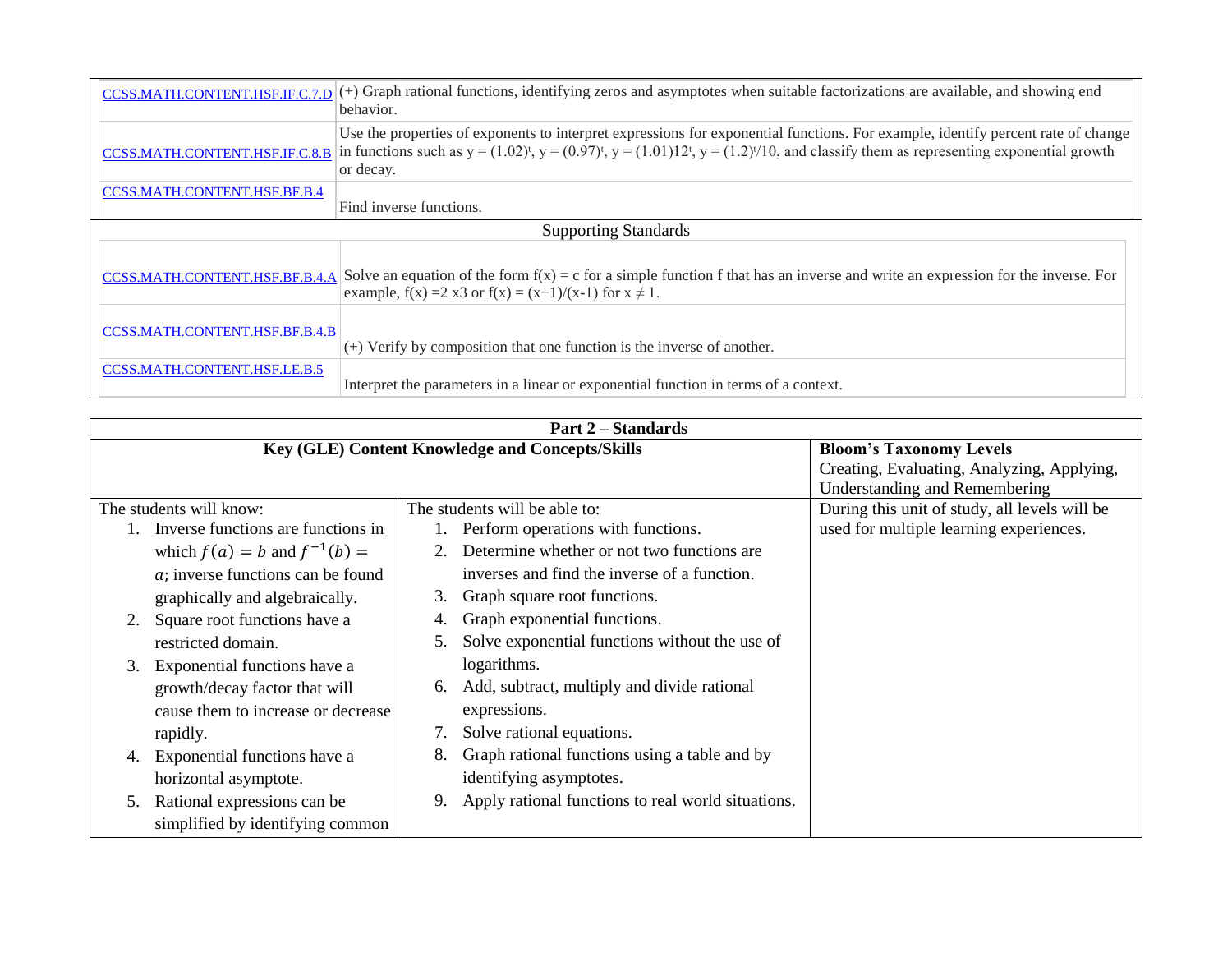| factors or a least common      |  |
|--------------------------------|--|
| denominator.                   |  |
| 6. Rational functions may have |  |
| asymptotes and/or points of    |  |
| discontinuity.                 |  |
|                                |  |

### **Big Ideas**

- 1. Inverse functions can be identified algebraically and graphically.
- 2. Transformation rules can be applied to graph square root and exponential functions.
- 3. Exponential functions can be used to model real word situations, such as half-life and compound interest.
- 4. Identifying asymptotes and points of discontinuity are crucial when graphing rational functions.

### **Essential Questions**

- 1. What does it mean to be an inverse?
- 2. What strategies can be used to solve rational and square root functions?
- 3. To what extent should mathematics influence consumer decisions?

### **Part 3 – Common Unit Assessments**

- 1. M&M Exponential Functions Lab
- 2. Appliances Performance Task
- 3. Unit 5 Test

# **Part 4 – Common/Assured Learning Experiences**

- 1. Students will practice graphing square root, exponential, and rational functions.
- 2. Students will practice solving exponential functions and rational equations.
- 3. Students will solve real-world problems and interpret their solutions.